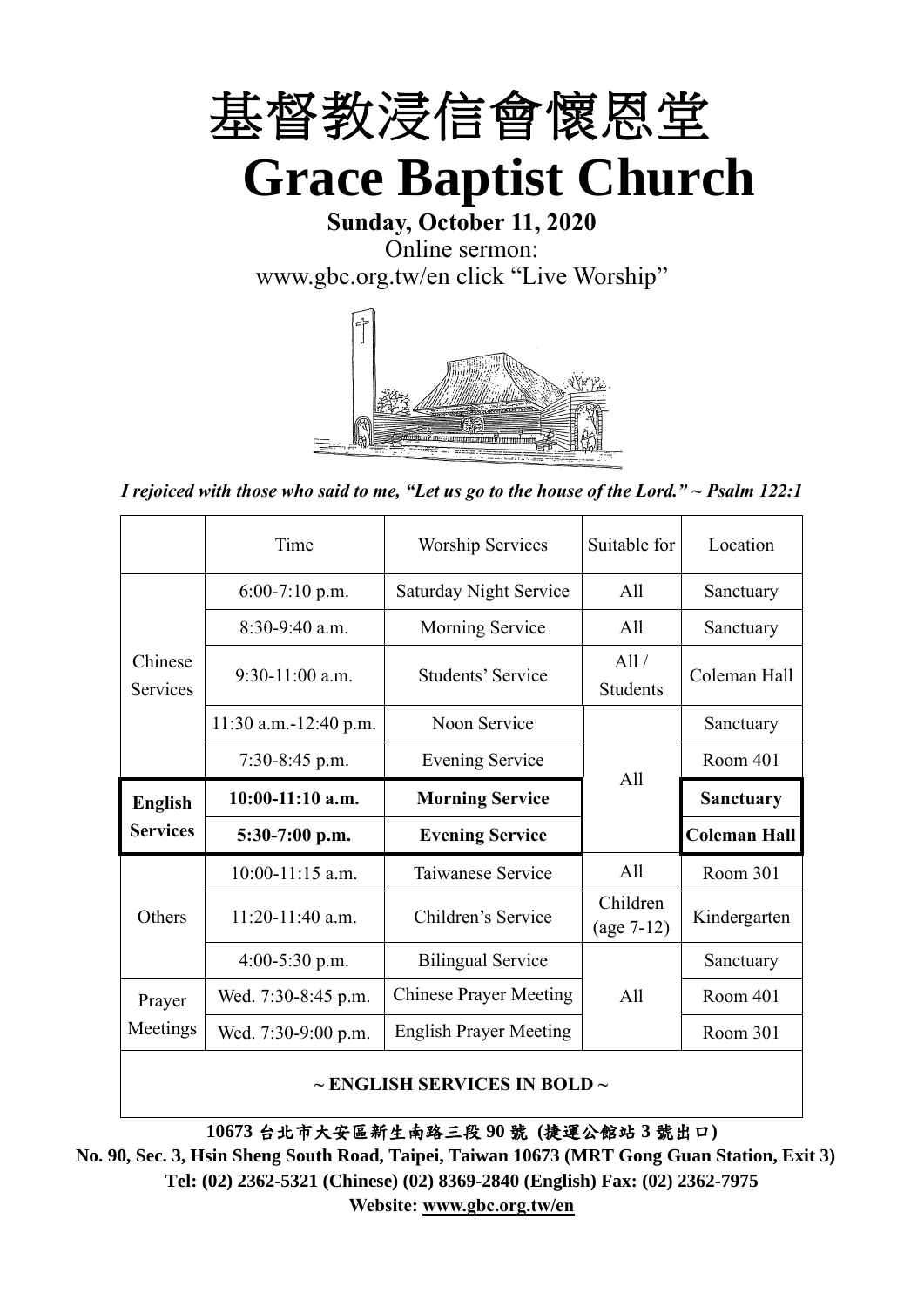#### **Welcome to Grace Baptist Church English Congregation. Thank you for choosing to worship with us and celebrate the glory of our Lord.**

|                                                                                                                                                    | Morning Worship Service - 10:00 a.m.                                                                                   |                                                                                                             |
|----------------------------------------------------------------------------------------------------------------------------------------------------|------------------------------------------------------------------------------------------------------------------------|-------------------------------------------------------------------------------------------------------------|
| Prelude<br>Greeting/Prayer<br>Worship through Music<br>Pastoral Prayer<br>Worship through Music<br><b>Offertory Prayer</b><br>Tithes and Offerings | Sunday, October 11, 2020 (Sanctuary)<br>"Only a Holy God"<br>"Your Great Name"<br>"Speak O Lord"<br>"Be Exalted O God" | Catherine Liu<br>Armand Lim<br>Pastor Nick Brideson<br>Armand Lim<br>Ava Zamora                             |
| Doxology<br>Pray for Our Church<br><b>Special Music</b><br><b>Scripture Reading</b><br>Message<br><b>Response Song</b><br>Benediction<br>Welcome   | "The Holy City"<br>Exodus 20:15-17<br>Honoring All Relationships<br>"Spirit Song"                                      | Michael Huang<br>Michael Huang & Juliet Jao<br>Michael Huang<br>Minister Kevin Wang<br>Pastor Nick Brideson |
| Closing Song<br>Postlude                                                                                                                           | "As the Lord Is with Us"                                                                                               | Armand Lim<br>Catherine Liu                                                                                 |
| Wear a mask<br>before entering                                                                                                                     | Nursery care is available in the "Cry Room" at the back of<br>the Sanctuary during the Morning Worship Service.        |                                                                                                             |
| the Cry Room.                                                                                                                                      |                                                                                                                        |                                                                                                             |
|                                                                                                                                                    | Evening Worship Service - 5:30 p.m.                                                                                    |                                                                                                             |
| Prelude<br>Prayer<br>Worship through Music<br>Greeting<br>Pastoral Prayer<br>Worship through Music                                                 | Sunday, October 11, 2020 (Coleman Hall)<br>"Let Your Kingdom Come"<br>"Blessed Be Your Name"<br>"Hosanna"              | Joyce Pan<br>Alex Chen, Leader<br>Michael Huang<br><b>Pastor Nick Brideson</b><br>Alex Chen, Leader         |
|                                                                                                                                                    | "Yet Not I but through Christ in Me"                                                                                   |                                                                                                             |
| <b>Offertory Prayer</b><br>Tithes and Offerings<br>Pray for Our Church                                                                             | Exodus 20:15-17                                                                                                        | Jennifer Chen<br>Michael Huang                                                                              |
| <b>Scripture Reading</b><br>Message                                                                                                                | Honoring All Relationships                                                                                             | Minister Kevin Wang                                                                                         |
| <b>Response Song</b><br><b>Closing Prayer</b>                                                                                                      | "Give Me Faith"                                                                                                        | Pastor Nick Brideson                                                                                        |
| Welcome<br><b>Closing Song</b><br>Postlude                                                                                                         | "Yet Not I but through Christ in Me"                                                                                   | Alex Chen, Leader<br>Joyce Pan                                                                              |

- ⚫ To become a house of prayer
- ⚫ Through prayer, to build the body of Christ
- ⚫ From the body, to do the work of mission in Taipei, Taiwan, and neighboring countries *"but you will receive power when the Holy Spirit has come upon you; and you shall be My witnesses both in Jerusalem, and in all Judea and Samaria,*

*and even to the remotest part of the earth." -* Acts 1:8 (NASB)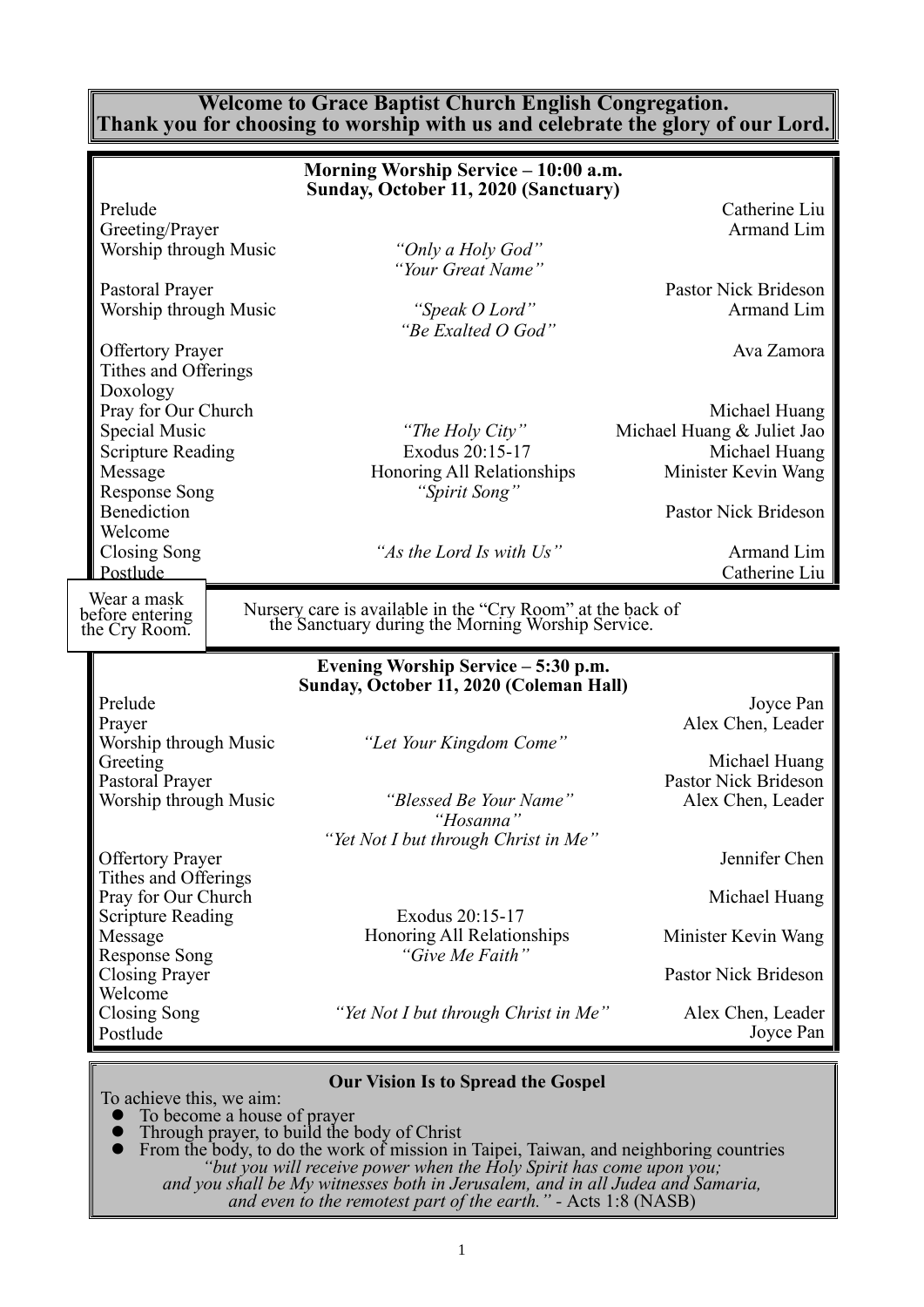# **Sermon Topic: Honoring All Relationships Scripture: Exodus 20:15-17**

**Speaker: Minister Kevin Wang October 11, 2020** 

#### **Scripture: Exodus 20:15-17 (NASB)**

<sup>15</sup> "You shall not steal.

<sup>16</sup> "You shall not bear false witness against your neighbor.

<sup>17</sup> "You shall not covet your neighbor's house; you shall not covet your neighbor's wife or his male servant or his female servant or his ox or his donkey or anything that belongs to your neighbor."

**Notes:**



# **Sermon Next Sunday,** *October 18***:**

| <b>Speaker</b>                                                                                                                           | <b>Topic</b>              | <b>Bible Text</b> |
|------------------------------------------------------------------------------------------------------------------------------------------|---------------------------|-------------------|
| Pastor Nick Brideson                                                                                                                     | Christ's Commitment to Us | Romans 5          |
| Study the Bible text ahead and you will get more from the sermon.<br>You are welcome to join one of the Sunday classes listed on page 6. |                           |                   |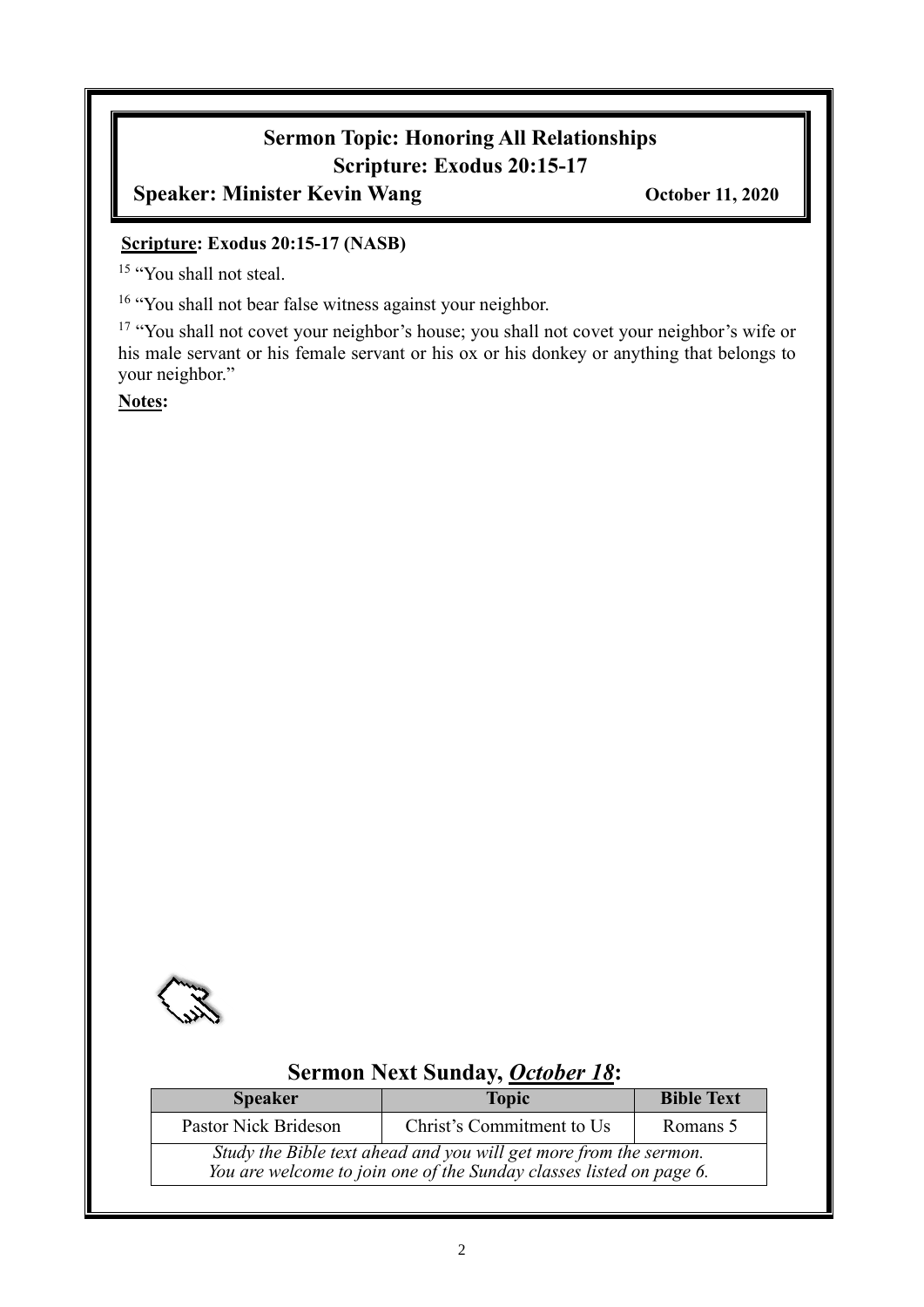# **Wednesday Night Prayer Meeting**

*"My house shall be called a house of prayer" (Matthew 21:13)* Let us be a church of prayer. Come and pray with brothers and sisters in Christ 7:30 - 9:00 p.m. every Wednesday in Room 301. Go directly to the physical Prayer Meeting or email Minister Priscilla (priscilla@gbc.org.tw) for how to join the Zoom Prayer Meeting. Email prayer requests to Minister Priscilla.

Prayer Focus for this coming Wednesday: *Church Ministry*

#### **Young Adults Fellowship Next Meeting:** *October 17*



Young Adults Fellowship is for young adults from the age of 20-35 to study God's Word and grow together. It meets  $I^{st}$  and  $3^{rd}$ *Saturdays from 4:30 p.m. to 6:00* 

*p.m.* in WanFu 22 (next to GBC building). Please join the Fellowship directly. Contact Minister Kevin Wang at kevin@gbc.org.tw if you need more information.

# **Orphanage Ministry**

**Our next visit:** TODAY

Meet in Room 403 at 1:00 p.m. and leave GBC from the front door at 2:00 p.m. No training is required.

*Participants in this ministry must be registered members of GBC.*

# ERROR

**Issues with Our Website**

Some people have been having issues with our GBC website and are redirected to harmful websites or malware downloads. Our website is now on a more secure network, where our address begins with https:// (NOT [http://\)](http://). Some browsers (whether on your smartphone or computer) are probably automatically connecting to our old website, which is vulnerable to malicious software. Please follow the following instructions:

- (1) Go to your browser's settings menu (sometimes called "preferences") and clear cookies.
- (2) Go to your browser's settings/preferences and clear history.
- (3) After clearing cookies and history, make sure when you go to our website, it begins with  $\frac{\text{https://}}{\ldots}$
- (4) Note: when your cookies are cleared, some websites that use cookies to help with personalization and login assistance will be "reset" so you will have to login again.

# **COVID-19 Precautions**

- $\diamond$  Wearing a mask to cover the nose and mouth is required inside GBC. If you are not able to wear a mask, you are invited to join worship online.
- Temperatures will be taken when you enter GBC. (Please enter through GBC front door. Back door is for *exit* only.) The gate from the coffee deck (next to the sushi restaurant) will be open for people leaving GBC immediately after the morning service.
- $\Diamond$  All meetings should keep an attendance record. The leader should keep the record for at least one month in case it is needed.
- $\diamond$  No buffet-style food in groups/meetings inside GBC. (Only lunch boxes or food in sealed packages. Drinks must be in individual containers.)
- $\Diamond$  Fill out the seating form when joining a worship service. (Family members can sit together and fill out one form with one seat number to include all members.)
- $\Diamond$  Take your bulletin home or put it in boxes marked "Bulletin RECYLE".
- $\Diamond$  No one should attend GBC who has been out of Taiwan in the last 2 weeks.
- $\Diamond$  See a doctor if you have a fever and cough.
- $\diamond$  The government asks ALL people to NOT travel overseas. ALL people who arrive in Taiwan from overseas MUST selfquarantine for 14 days. During your quarantine, GBC welcomes you to join our worship via the Internet.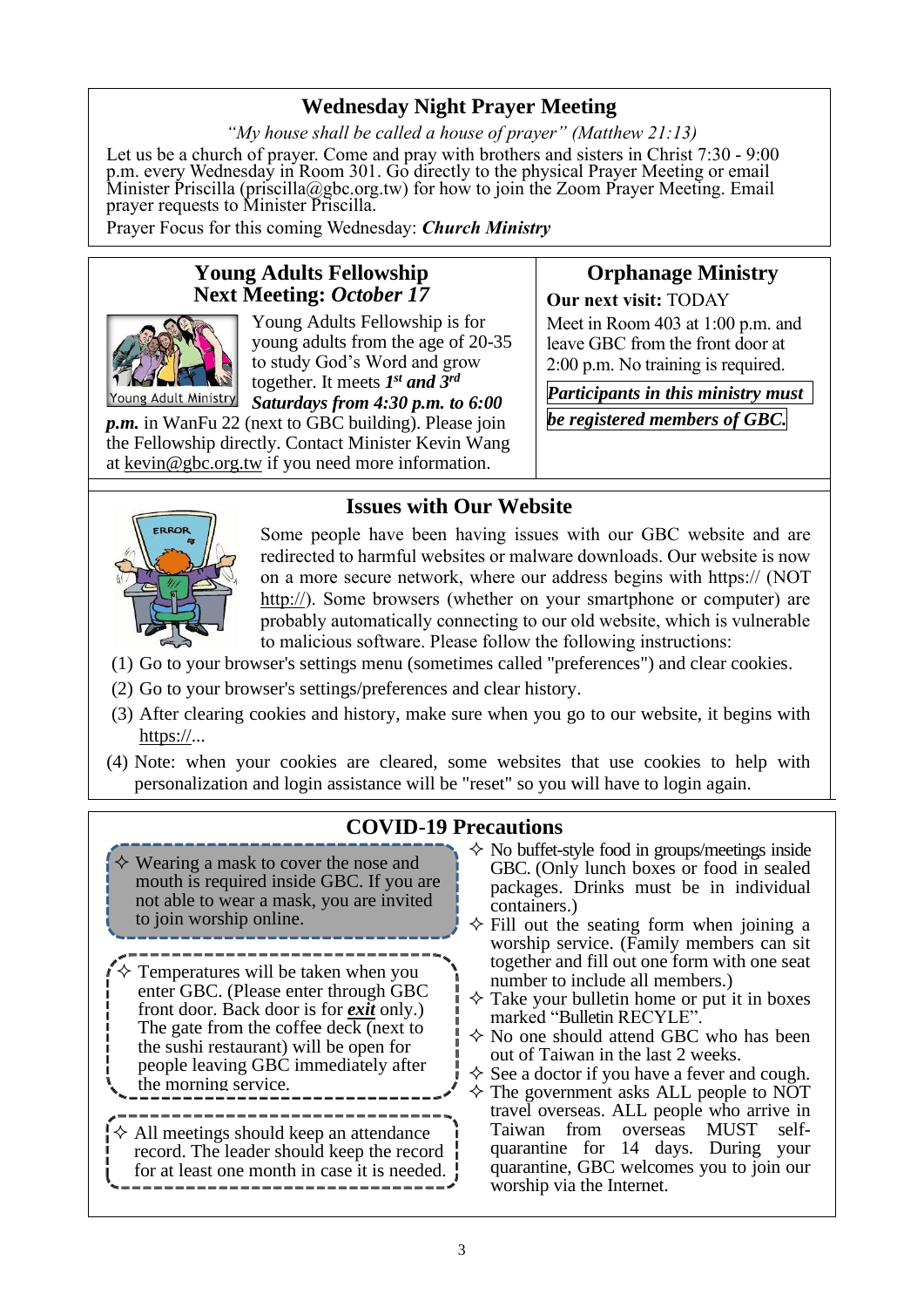# **NTU English Conversation Group Starts** *October 16*



The NTU English Conversation Group was closed due to COVID-19 but will restart on October 16. The group meets every Friday afternoon at 12:20 p.m. on the NTU campus - Electrical Engineering Building 2, Room 102 - during the school year. It is open to all students, regardless of religion and background.

We have lunch together (GBC provided) and watch movies in English (which are divided into parts and shown over several weeks). We then break into small groups for discussion about the movie or other relevant topics. The group is a great place to make friends and have great discussion in English. For more information, please contact Roy at: [roytreur@gmail.com.](mailto:roytreur@gmail.com)

October English Congregation baptism has been cancelled. Our Evening Service on October 25 will be in Coleman Hall as usual. The next baptism service is in January 2021.

### **Free Flu Shots / Colon, Oral & Cervical Cancer Screening**

**Date/Time/Location:** 10:00 a.m. ~ 1:00 p.m.; TODAY; Near GBC front deck. Please bring your Insurance Card or ID if you meet the following requirements:



#### A. **Flu shots:**

- 1. Over 50 years old
- 2. Persons with chronic disease OR with BMI of 30 or higher
- 3. People who work in hospitals, medical/dental clinics, nursing homes, daycare centers
- 4. People who working in childcare or in nursing homes
- 5. People with rare disease, major debilitating disease (cancer, on dialysis, stroke patients, etc.)
- 6. Pregnant women or parents of children under 6 months of age
- 7. Children under 6 months of age
- B. **Colon cancer screening:** Age 50 to 75 and has not been screened in 2019 or 2020
- C. **Oral cancer screening:** Over 30 years old/smoker/betel nut chewer and has not been screened in 2019 or  $2020$
- D. **Cervical cancer:** Femle over 30 years old, has had sex, and has not been screened in 2020 (conducted by a female doctor)

#### **Friday Night Concert:**  *Chamber Music Performed by Tainan National University of the Arts*

**Time/ Date/Place:** 7:30 p.m. on October 16 in GBC Sanctuary

This is an excellent opportunity

to invite nonbelieving friends to church. The introduction will be in Chinese. Admission is free!



**Health Seminar (in Chinese) Time/Date:** 2:00 - 4:00 p.m. on Saturday, October 17

**Topic:** *Hold Your Muscles – Doing Smart Exercise to Prevent Joint Problems*

**Speaker:** Li Xiaojue, Physiotherapist

**Education of the Speaker:** Double Bachelors in Kaohsiung Medical University Department of Sports & Medicine; Department of Physiotherapy

**Current position:** Physiotherapist at BinGe Physiotherapy Clinic; Jenny's Pilates Physical Fitness Academy Pilates trainer

**Remarks:** Please bring along a thermos and a towel

#### **Scholarships and Grants (high-school and above)**

High school, college/university, postgraduate and seminary students can apply for GBC Scholarships and Grants.

Application deadline is *October 15.* Details and application forms are available at the front desk.



# **Parenting Group: TODAY**

GBC Parenting Group welcomes parents (including single parents) with kids of any age to join. We study various principles about parenting as well as enjoying fellowship with each other. The group meets at 11:30 a.m. on 2nd and 4th Sundays in Room 402. You may join us TODAY.

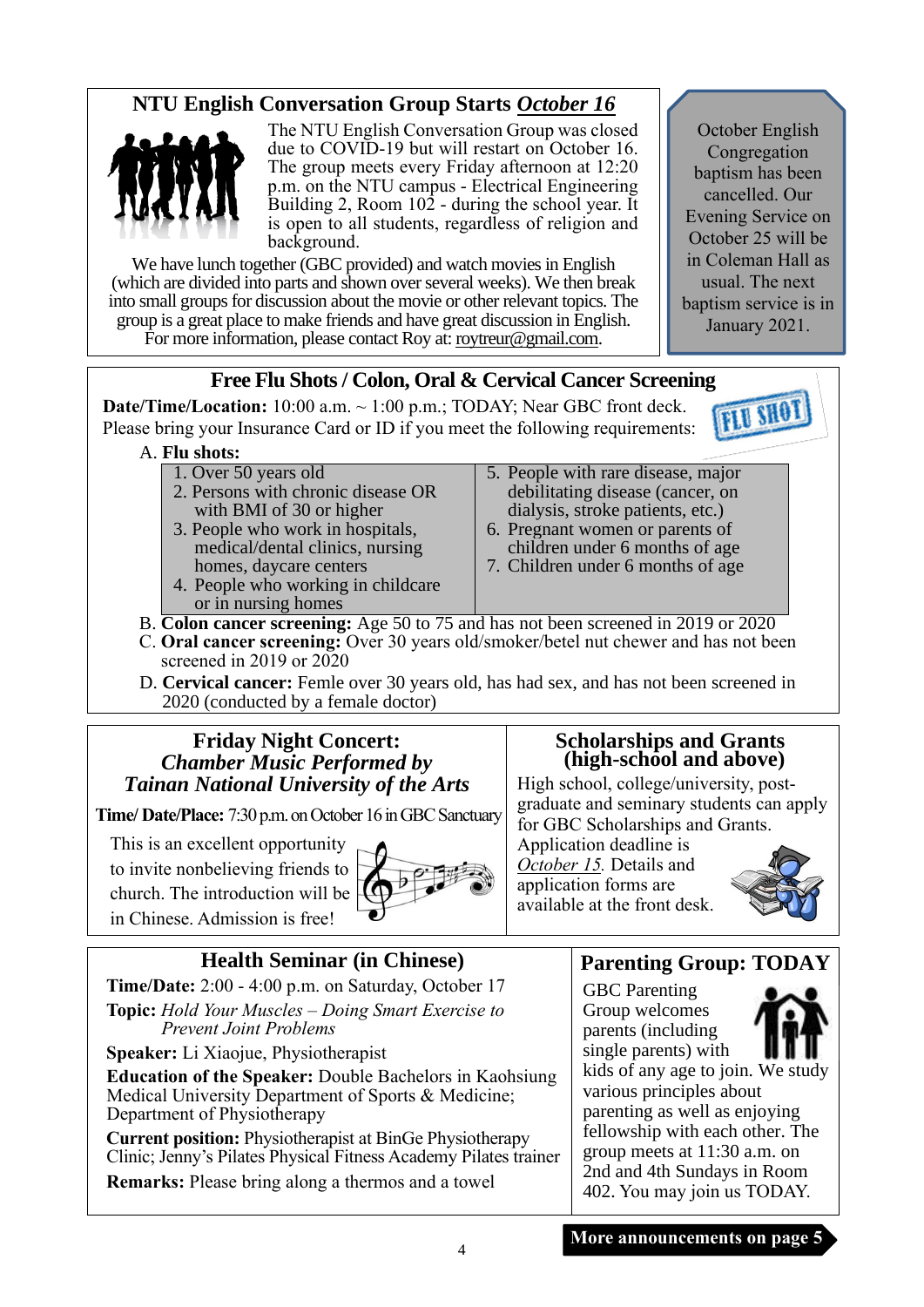# **Mabuhay Fellowship**

Today, Oct. 11, at 2 p.m. in Basement Room B05, the Mabuhay Fellowship will have a Tagalog Bible study. All Tagalog speakers are welcome.

On Oct. 18 at 2 p.m., Kim Chiu, a Wycliffe missionary, will be the inspirational speaker. Her topic is *"Walk with the Holy Spirit--Learn from Jesus"*, based on Matthew 3:16; 4-11. October birthday celebrations will follow Kim's talk. All are welcome.



The Mabuhay Fellowship comprises Filipinos aiming to share God's love and light through worship, prayer, Bible study, fellowship, gospel sharing, ministry, and more.

- Bible Studies for Life Class in Bahasa: This class meets from 11:30 a.m. in Room B03. People coming from all nationalities who speak Bahasa are welcome. Please go to the class directly if you are interested in joining. Questions? Please contact the leader, Maria Sagita, at sagitamaria@gmail.com.
- **Evergreen Bilingual Fellowship:** Evergreen Fellowship meets every Saturday night, from 6:00 to 8:00 p.m. in GBC. To join, please email: [wistlesliang@hotmail.com.](mailto:wistlesliang@hotmail.com)

|                                                                                                                                                                                                                                                                                                                                                                                           |                                                                                                                                                                                                                                                                                                                                                                                                                               | <b>English Congregation Leaders</b>                                                                                                                                                                                                                                                                                                                                                                                                                                          |                                                                                                                                                                                                                                                                                                                                                                                            |                                                                                                                                                                                                                                                                                                                |
|-------------------------------------------------------------------------------------------------------------------------------------------------------------------------------------------------------------------------------------------------------------------------------------------------------------------------------------------------------------------------------------------|-------------------------------------------------------------------------------------------------------------------------------------------------------------------------------------------------------------------------------------------------------------------------------------------------------------------------------------------------------------------------------------------------------------------------------|------------------------------------------------------------------------------------------------------------------------------------------------------------------------------------------------------------------------------------------------------------------------------------------------------------------------------------------------------------------------------------------------------------------------------------------------------------------------------|--------------------------------------------------------------------------------------------------------------------------------------------------------------------------------------------------------------------------------------------------------------------------------------------------------------------------------------------------------------------------------------------|----------------------------------------------------------------------------------------------------------------------------------------------------------------------------------------------------------------------------------------------------------------------------------------------------------------|
|                                                                                                                                                                                                                                                                                                                                                                                           |                                                                                                                                                                                                                                                                                                                                                                                                                               | English Pastor: Nick Brideson                                                                                                                                                                                                                                                                                                                                                                                                                                                |                                                                                                                                                                                                                                                                                                                                                                                            |                                                                                                                                                                                                                                                                                                                |
| Minister Priscilla Liao<br><b>Pastor Nick Brideson</b>                                                                                                                                                                                                                                                                                                                                    |                                                                                                                                                                                                                                                                                                                                                                                                                               |                                                                                                                                                                                                                                                                                                                                                                                                                                                                              | Minister Kevin Wang                                                                                                                                                                                                                                                                                                                                                                        |                                                                                                                                                                                                                                                                                                                |
| <b>Adult Education</b><br>/Mission                                                                                                                                                                                                                                                                                                                                                        | AM Worship                                                                                                                                                                                                                                                                                                                                                                                                                    | Children's<br>Education/Caring                                                                                                                                                                                                                                                                                                                                                                                                                                               | PM Worship                                                                                                                                                                                                                                                                                                                                                                                 | Youth/Fellowship                                                                                                                                                                                                                                                                                               |
| <b>Adult Education</b><br>Nick Brideson<br>nick@gbc.org.tw<br><b>Foreign Mission:</b><br><b>Medical/Dental Team</b><br>Armand Lim<br>rmanlim@yahoo.com<br><b>VBS</b> Team<br>Priscilla Liao<br>$priscilla(\partial gbc.org.tw)$<br><b>Taiwan Mission:</b><br><b>TaiTung Team</b><br>Cherrie Gow Lim<br>cvgow@yahoo.com<br><b>Orphanage Ministry</b><br>Julie Chen<br>yuling0914@gmail.com | <b>Morning Music</b><br>Cherrie Gow Lim<br>cvgow@yahoo.com<br><b>Morning Greeters</b><br>Chien Ferng<br>cferng@gmail.com<br><b>Adult Choir</b><br><b>Hand Bell Choir</b><br>Juliet Jao<br>lenyinjao@gmail.com<br><b>Hallel Singers</b><br>Cherrie Gow Lim<br>cvgow@yahoo.com<br><b>Morning Fellowship Tea</b><br>Yuri Shih<br>yuchen phone@hotmail.com<br><b>Morning Multimedia</b><br>Vicky Lin<br>gbcmorningmedia@gmail.com | <b>Cryroom Children's</b><br><b>Care Ministry</b><br>Abby Tu<br>abbbytu@gmail.com<br>Preschool<br>Joanna Peng<br>Joanna1285@hotmail.com<br>AWANA Spark<br>Group<br>Crystal Turner<br>elisayeh@yahoo.com<br>AWANA T&T Group<br>Ming Lai<br>minglai $88$ @gmail.com<br><b>Prayer Ministry</b><br>Priscilla Liao<br>$priscilla(\partial gbc.org.tw)$<br><b>Hospital Visitation</b><br>Amanda Lou<br>lou.amanda@gmail.com<br><b>Small Groups</b><br>Women<br>General<br>Ministry | <b>Evening Music Team</b><br>Alex Chen<br>gbceworshipteam@gmail.com above)<br><b>Evening Greeters</b><br>Vicky Kuo<br>asiaglobe999@gmail.com<br><b>Evening Multimedia</b><br>Jusak Tandean<br>$itandean@$ yahoo.com<br><b>Evening Tea / Baptism</b><br><b>Celebration Fellowship</b><br>Michelle Cheng<br>yealincheng@yahoo.com<br><b>Baptism Support</b><br>Aline Kao<br>aline@gbc.org.tw | <b>Trinity Youth</b><br>(Grade 7 and<br>Grant & Kirsten<br><b>Burgess</b><br>grantburgess@live.co.z<br>a<br><b>Mabuhay Fellowship</b><br>Ava Zamora<br>avazam@yahoo.com<br><b>Young Adults</b><br>Fellowship<br>Kevin Wang<br>kavin@gbc.org.tw<br><b>Small Groups</b><br>Youth<br><b>Students</b><br>Parenting |

| <b>Secretarial staff</b> | Deacon                  |  |              |
|--------------------------|-------------------------|--|--------------|
| SueJenny Hsu             | Stella Chen (part-time) |  | Michael H    |
| suejenny@gbc.org.tw      | stella@gbc.org.tw       |  | mhuang500@ya |

Michael Huang mhuang500@yahoo.com

**Alternate Deacon** Armand Lim rmanlim@yahoo.com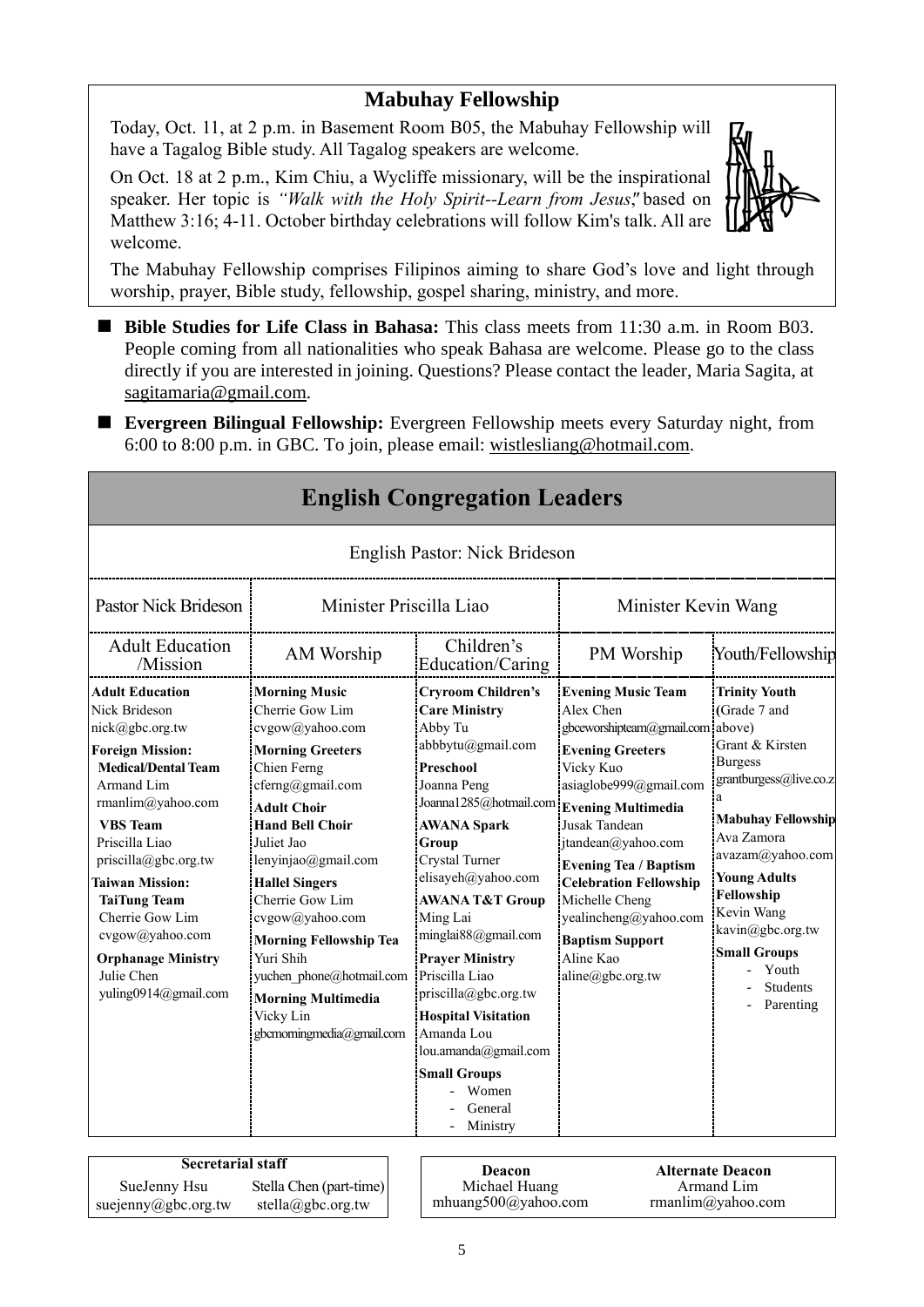| $\star\star$ Sunday School Information – Join a class directly $\star\star$ | To go to either<br>the Calvary or<br><b>Mount of Olives</b> |                                                                                        |                      |                                                           |
|-----------------------------------------------------------------------------|-------------------------------------------------------------|----------------------------------------------------------------------------------------|----------------------|-----------------------------------------------------------|
| <b>Class</b>                                                                |                                                             |                                                                                        | Time & Room          | rooms: Take the                                           |
| <b>Beginning Christian Life</b>                                             |                                                             |                                                                                        |                      | stairs by the front<br>$\text{ desk}, \text{2.5th floor}$ |
| Alpha – New and non-Christians                                              | 11:30 a.m.                                                  | <b>Calvary Room</b>                                                                    |                      |                                                           |
| Christianity 101 - required for baptism 11:30 a.m.                          |                                                             | <b>Mount of Olives</b>                                                                 |                      | Cancelled<br><b>TODAY</b>                                 |
| <b>Maturing Christians</b>                                                  |                                                             |                                                                                        |                      |                                                           |
|                                                                             | 9:00 a.m.                                                   |                                                                                        | Mount of Olives Room |                                                           |
| <b>Bible Studies for Life</b>                                               | 11:30 a.m.                                                  | 5 classes:<br>Room B03 - in Bahasa<br>Room B04<br>Room B05<br>WanFu 22 A<br>WanFu 22 C |                      |                                                           |
|                                                                             | 2:30 p.m.                                                   | Room 306                                                                               |                      |                                                           |
| On break<br>$4:00$ p.m.                                                     |                                                             |                                                                                        |                      |                                                           |
| <b>Youth: Grade 7 and above</b>                                             |                                                             |                                                                                        |                      |                                                           |
| <b>Bible Studies for Life</b>                                               | 11:30 a.m.                                                  |                                                                                        | Room 405             |                                                           |
| <b>Children</b>                                                             |                                                             |                                                                                        |                      |                                                           |
| Nursery - Age 3 and under                                                   | $11:20$ a.m. $-12:50$ p.m.                                  |                                                                                        | Kindergarten         |                                                           |
| Preschool - Age 3 to 5                                                      | $11:40$ a.m. $-12:40$ p.m.                                  |                                                                                        | Room 403             |                                                           |
| AWANA - Kindergarten (大班) to Grade 6                                        | 11:30 a.m. $-1:00$ p.m.                                     |                                                                                        | Rooms 401 / 404      |                                                           |

| $\star \star$ Fellowships - Join a fellowship directly $\star \star$ |                                                           |            |  |
|----------------------------------------------------------------------|-----------------------------------------------------------|------------|--|
| <b>Time</b><br>Location<br><b>Fellowship</b>                         |                                                           |            |  |
| Mabuhay                                                              | Sundays; $2:00 - 4:00$ p.m.                               | <b>B05</b> |  |
| Young Adults $(20 - 35 \text{ y.o.})$                                | $1st$ & 3 <sup>rd</sup> Saturdays; 4:30 p.m. to 6:00 p.m. | WanFu 22   |  |

|           | $\star \star$ Small Groups – Contact the leader to join $\star \star$                                             |                                                          |                                                           |  |  |  |
|-----------|-------------------------------------------------------------------------------------------------------------------|----------------------------------------------------------|-----------------------------------------------------------|--|--|--|
| Type      | <b>Name</b>                                                                                                       | Day/Time                                                 | <b>Contact Emails</b>                                     |  |  |  |
| Students  | <b>International Students Group</b>                                                                               | Friday<br>$7:30 - 9:00$ pm                               | WanFu 22A<br>cesaledro57@gmail.com                        |  |  |  |
| Parenting | Parenting Group                                                                                                   | $2nd$ & 4 <sup>th</sup> Sunday<br>$11:30$ am $-12:30$ pm | GBC Room 402<br>rod syverson@hotmail.com                  |  |  |  |
| Women     | Women's Group                                                                                                     | $2nd$ & 4 <sup>th</sup> Saturday<br>$8:30 - 10:30$ am    | WanfFu 22A<br>joeym.vanderwerf@gmail.com                  |  |  |  |
|           | Salt & Light                                                                                                      | Sunday<br>$1:30 - 3:00$ pm                               | <b>GBC Mount of Olives Room</b><br>paulhan2908@gmail.com  |  |  |  |
|           | <b>Bilingual Interpretation Group</b>                                                                             | Sunday<br>$2:00 - 4:00$ pm                               | GBC Room 303<br>$cfindler(a)$ yahoo.com                   |  |  |  |
|           | Crown of Beauty                                                                                                   | Saturday<br>$2:00 - 4:00$ pm                             | <b>GBC</b> Mount of Olives Room<br>clemence4261@gmail.com |  |  |  |
| General   | Thursday Night Bible<br><b>Study Group</b>                                                                        | Thursday<br>$7:30 - 9:00$ pm                             | GBC Room 301<br>rod syverson@hotmail.com                  |  |  |  |
|           | NanGang Bible<br><b>Study Group</b>                                                                               | Friday<br>$7:00 - 9:30$ pm                               | NanGang<br>sagitamaria@gmail.com                          |  |  |  |
|           | YungHe Bible Study Group                                                                                          | Friday<br>$7:00 - 8:30$ pm                               | YungHe<br>yedukondaluster@gmail.com                       |  |  |  |
|           | HsinChu Bible Study Group                                                                                         | Friday<br>$7:30 - 8:45$ pm                               | HsinChu<br>rmanlim@yahoo.com                              |  |  |  |
| Ministry  | <b>Hospital Visitation Group</b>                                                                                  | Thursday<br>$1:30 - 2:30$ pm                             | Near GBC<br>lou.amanda@gmail.com                          |  |  |  |
|           | If you are interested in starting a new group,<br>please contact Minister Priscilla Liao at priscilla@gbc.org.tw. |                                                          |                                                           |  |  |  |